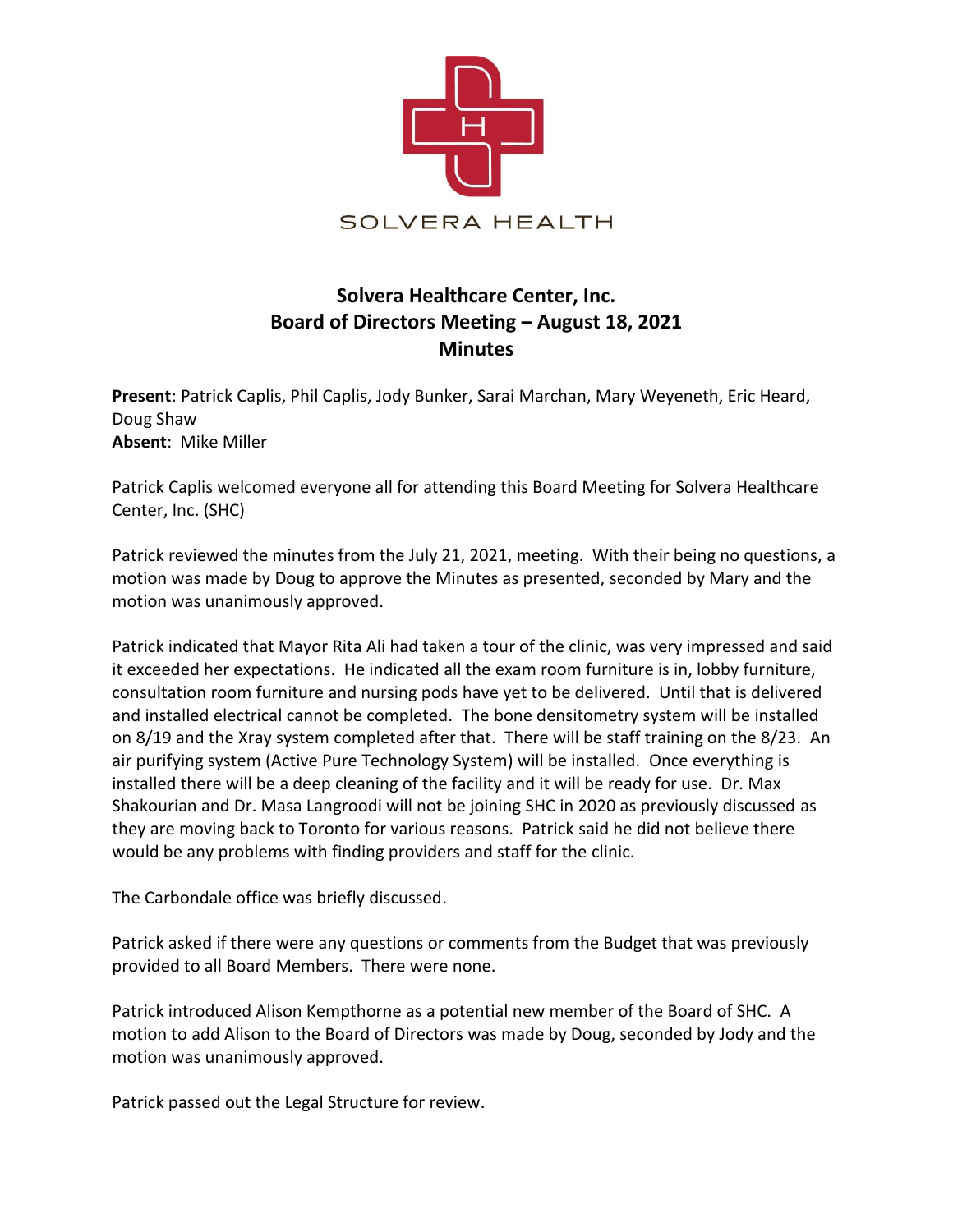Complete Healthcare Managers, LLC is a Management Services Organization (MSO) created to maintain compliance with Illinois Corporate Practice of Medicine Act. The State of Illinois requires a physician to own a medical practice. The MSO is designed to be the non-clinical and administrative part of SHC (i.e., coding, billing, collections, etc.). 100% of the receivables and debt is assigned to the MSO who pays the medical providers and employees. This entity will bill for Medicare Part B which includes doctor's fees, x-rays, lab tests, etc. There are very specific legal guidelines as to how the MSO structure is built.

### Solvera Health of Illinois, PLLC

This is a professional medical services organization owned 100% by Dr. Schock created to maintain compliance with Illinois Corporate Practice of Medicine Act. This was created as a forprofit entity for services provided and billed to Medicare Part B and formed for multi-specialty groups (i.e., PT, Neurology, Cardiology). Those specialists would be employed by this entity rather than the non-profit entity.

## Solvera Healthcare Center, Inc.

This was formed as a non-profit 501c3 for FQHC compliance. Solvera Healthcare Center is an FQHC and must be non-profit and owned by a Board of Directors. 501c3 are exempt from sales tax and real estate taxes. This entity will bill for clinical services submitted to Medicare Part A for reimbursement. These would be inpatient services for hospitals, skilled nursing facilities, home health care, etc.

## Golden Times Insurance, LLC

This is an Illinois Insurance Company formed to offer Medicare Advantage plans. The structure and management are yet to be determined.

#### Solvera Pharmacy

This is 100% owned and operated by Solvera Healthcare Center, Inc. This is managed by PharmD On Demand which uses the 340b drug program. This program gives the pharmacy special buying capabilities as drugs can be purchased directly through the manufacturer although the cost of drug prices is confidential and not provided to anyone outside the organization. With a 340b program the FQHC gets special benefits as they may deal with a population that potentially cannot pay for their drugs. A co-pay could be waived as this is operated on an as you can pay basis. There will be a sliding fee scale based on income. The 340b health insurance companies will reimburse at the normal reimbursement rate for their drugs. There are certain criteria that must be followed.

OSF walked through SHC and there was discussion about their specialists' network in Peoria and SHC received a large number of specialty contacts if needed. Patrick indicated the time spent with OSF was very advantageous.

Patrick reviewed part of the very lengthy and detailed Financial Policies & Procedures document provided to all. In particular he mentioned the sliding fee discount program (starting on page 64) that is most important for how the clinic will charge or waive fees for services and suggested everyone review that. He also mentioned that everyone should pay special attention